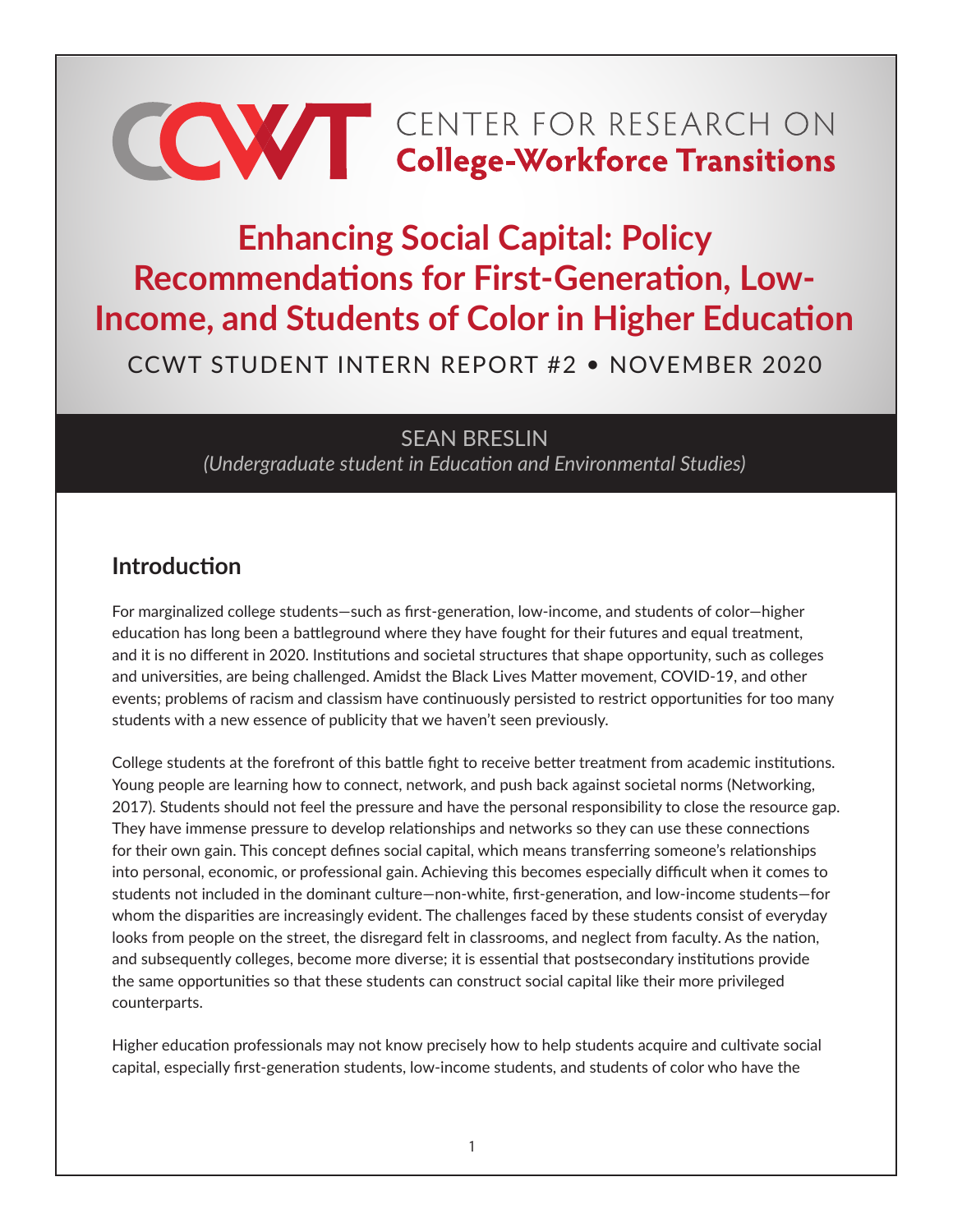assistance necessary to establish social capital. The goal of this policy brief is to examine one of the most influential factors associated with college student success—social capital—and to provide policy recommendations. These can range from diversifying staff to implement mentorship, creating more focused initiatives, and allocating more resources to these causes.

# **Social Capital Theory**

Social capital is seen as networks and connections that can be transformed into personal or economic gain. The theory stems from several characteristics exhibited by members of a specific group. These people maintain relationships that lead to gaining access, building trust, and divulging information (Bourdieu, 1986, p. 22). Social capital allows members to further their ambitions, in which they would be unable to otherwise. Over time, social capital has become an integral part of education, specifically higher education, as well as the professional world.

Talking to professors, getting an internship, and finding opportunities become instilled into every college student's mind early in their journey. These tasks seem daunting to many, yet easily accomplishable to others. Social capital is intertwined with these actions as they lead to gaining access and information to propel a student's career forward. One of the drawbacks finds itself rooted in the basis of the concept, exclusivity in a community. College campuses, a community, naturally creates exclusion where the knowledge and techniques needed for social capital are inherited from family members, socioeconomic status, and geographical region (Bourdieu, 1986, 21). The ability to transfer social capital into benefiting one own's goals proves difficult even to those who have someone to help them along the way. Those who deviate from this perceived norm encounter more struggles as their relationships do not develop into beneficial and sustainable ones.

First-generation, low-income, and students of color all want to learn and grow during their college career. These students want the same jobs, desire connections, but they are at a disadvantage institutionally. Many feel devalued by their schools, which coincides with cultural and structural biases appearing in their learning environment (Bland, 2006, 15-18). Colleges do not provide enough resources and programs to cater and assist these types of students. With less opportunities to make personal and professional gains, social capital becomes a foreign concept to these students. This concept can allow marginalized students to receive better treatment so that their opportunities, relationships, and other experiences lead to successful outcomes. In attempts to address these concerns regarding these three types of students, colleges must restructure the foundation of their programs to allow for more successful results.

# **Colleges Students And Social Capital**

Every college student's experience varies because each student brings their own identity and background to campus. Some students fit into the dominant culture that colleges and universities play into; financially stable and usually white. Other marginalized groups have a more difficult time adjusting to college campuses. A student's background can make it easier or harder to make connections and create social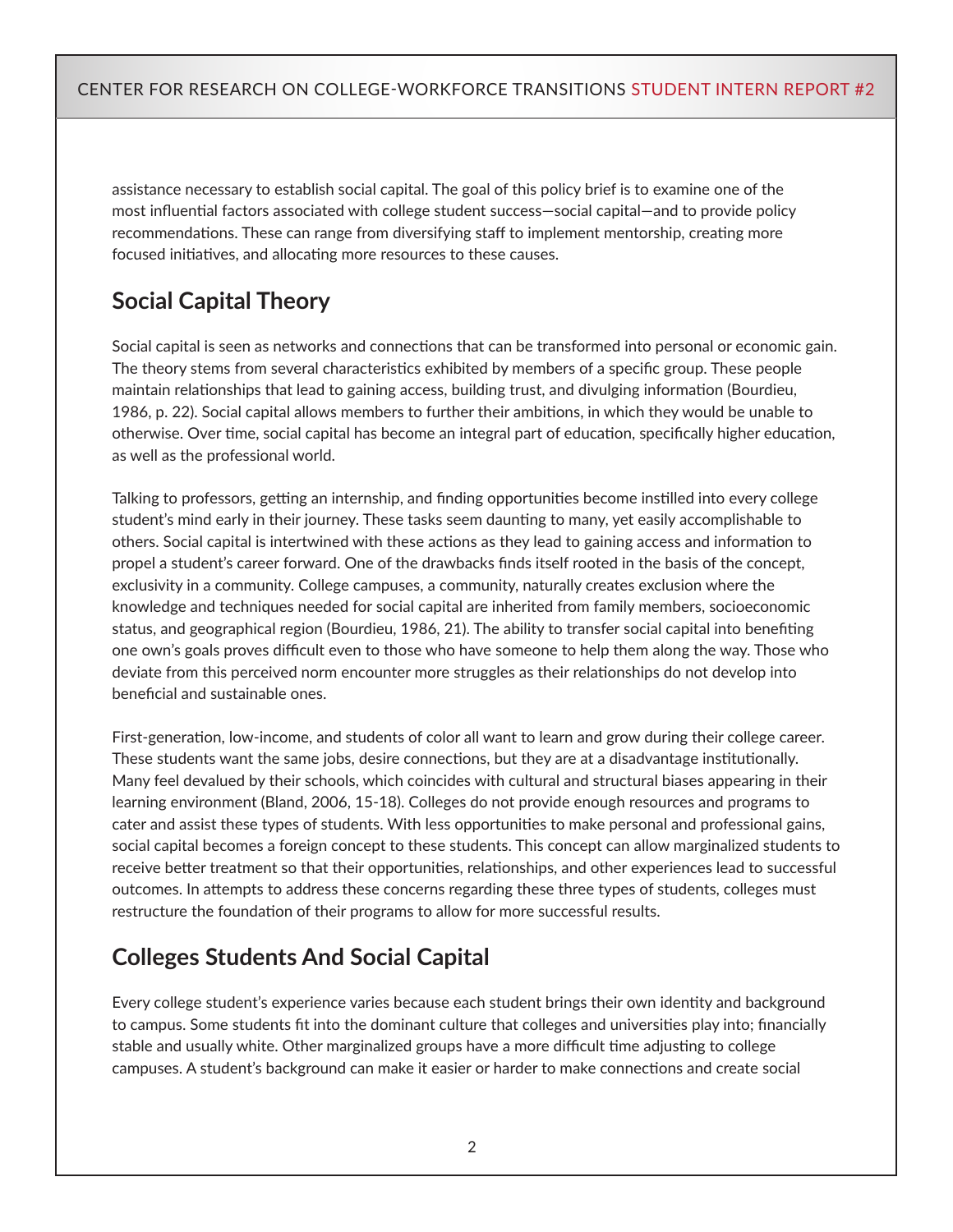capital. The students described fall into categories in which the structure of higher education perpetuates their mistreatment on campuses. By addressing each student's needs, these students can utilize social capital for their own personal or professional gain.

# **First-Generation Students**

The term first-generation student refers to those who are among the first in their family to venture into tertiary education. Their parents either did not graduate college or stopped school after finishing high school. In the 2011-2012 academic year, the National Center for Educational Statistics (NCES) found that 34% of undergraduates were the first to go to college in their families. For a third of college students falling into this category, these institutions have frameworks in place to help benefit these students (Chen, Nunnery, & Richards, 2015). These practices meant to help do not always come to fruition as studies show first-gen students still struggle on campus.

First-gen students may not know the procedures, policies, and "hidden curriculum" found at colleges. The "hidden curriculum" consists of the intangible features of schooling. These unwritten and unofficial lessons in schools instill values and perspectives into students (Hidden Curriculum Definition, 2015). The dominant culture already has previous knowledge about networking, establishing social capital, and knowing what to look for on campus. The "hidden curriculum" further divides these marginalized students because without the guidance of family members or acceptance of advising staff; they lack the ability to achieve the same status as their counterparts.

A drawback of these situations materializes as first-generation students, who receive more financial aid, end up not utilizing medical services, academic advising, and other centers on campus to serve them ("National Data Fact Sheets," 2019). These services provided by the university act as gateways for students to meet new people, build rapport, and expand their social network. By not having parents who graduated college, these students have to work harder to discover and create connections. Their journey to establish social capital contains more obstacles because of the lack of access personally and professionally. These situations present opportunities for universities to provide assistance through policy and programs to make these students as successful as their fellow students.

# **Low-Income Students**

Low-income students include students who have an extreme financial need to pay for college. Their families' income falls below a certain threshold when it comes to financial aid. For instance, 59% of students who classified as low income had a family income between \$10,000 - \$19,999 during the 2015- 2016 academic year. Before stepping on a college campus, many of these students come from homes where food insecurity and housing problems are a daily issue. While colleges provide massive amounts of financial aid, studies show low-income students still struggle financially. Consequently, class attendance, grades, and more decline due to the pressure on them (Chen, Nunnery, & Richards, 2015, p. 3).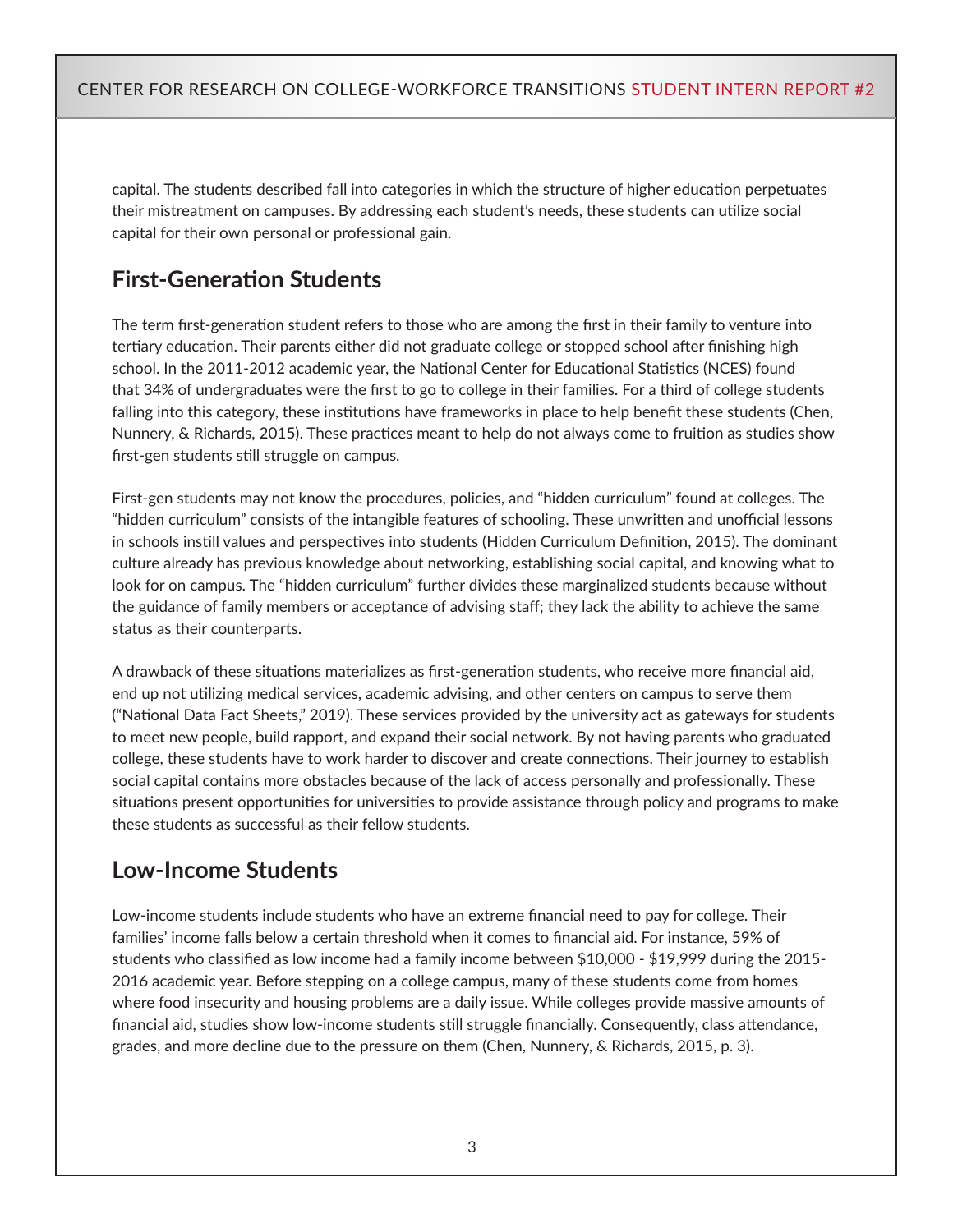Goldrick-Rab (2016) sampled 3,000 public college students in Wisconsin, who classified as low income. Their problems ranged from unstable food and housing, as well as taking time off from school and prioritizing work over school to earn money (Chen, Nunnery, & Richards, 2015, 2). A student should not have to worry about the basic needs of life, while trying to balance work and class assignments. Their stress-ridden lives become more fraught when tasked with establishing social capital. The "hidden curriculum" in higher education while known by these students can sometimes be physically impossible. Deciding between sustaining a relationship with a professor or working in order to eat at night, college students' lives become a series of ultimatums. Social capital for these students becomes harder to establish and maintain because those who have more economic capital are much farther ahead. Bourdieu states that economic capital is the root of all others, so financially strained individuals face more difficulties when it comes to acquiring social capital. Low-income students also consist of a higher percentage of people of color when compared to their white counterparts.

## **Students Of Color**

Students of color experience unnecessary barriers in higher education because of their identity. Over the previous two decades, college campuses have become more diverse, rising from 29.6 percent to 45.9 percent of students of color attending (AAC&U News, 2019). As this trend continues, universities need to listen to their experiences and learn to adapt so they can create a more inclusive environment for these students.

Even at a "diverse" college, the faculty and staff may not reflect these changes. With predominantly white professors, advisors, and staff, students of color may struggle in establishing relationships with their superiors. Research has found that White staff and faculty separate student's backgrounds from their academic performance and experiences (Luedke, 2017). These actions discourage students of color from pursuing opportunities and establishing social capital in higher education. The cycle stays unbroken if colleges do not step in to fundamentally change how their internal processes work. The exclusionary nature of postsecondary education perpetuates stereotypes of these students. As faculty neglects certain aspects of a student's identity, they disregard their hardships (Alon, 2009, p. 735). These actions reflect the larger, predominantly white professional world that students of color try to enter. The conditions make it more difficult for them to make connections and transform that into social capital. While some industries and sectors do not reflect this trend, higher education has trouble constructing an environment for these students to thrive.

### **Policy Recommendations**

The disadvantages first-generation, low-income, and students of color deal with through their educational career can be addressed in college. Universities and other institutions have the money, power, and resources to propel students into the next phase of their lives. Three main objectives for campuses should be diversifying staff to set up mentor programs, creating more driven initiatives to help these students, and allocating more resources to students in need. These objectives tackle different obstacles of students' lives so that they may be able to increase their social capital.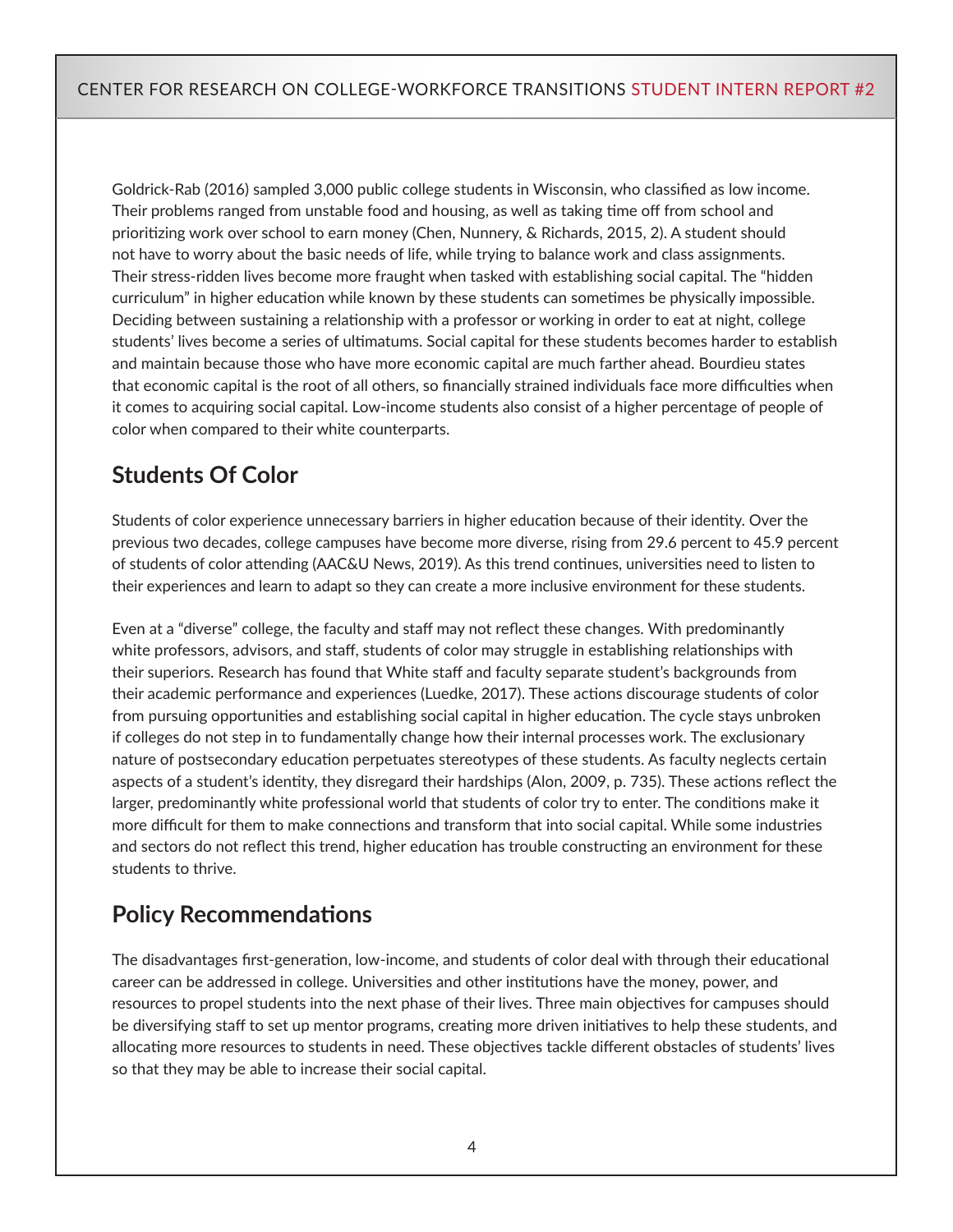# **Mentorship**

Creating new positions and hiring faculty members with more diversified backgrounds naturally makes a work environment more inclusive. For students of color, especially, they do not create and maintain the same relationships with their professors if they are of a different race, usually white. If there are more staff members of color, students of color have a higher chance of conversing and establishing connections, which leads to social capital. Staff of color tend to look at their academic experiences (Luedke, 2017). This mentality can be deconstructed, and studies on different campuses have shown promising results.

Community colleges have implemented a form of mentoring between men of color within the student and staff body. The structure of mentorship in these cases involves commitment from the student, staff, and administration. The student's social capital increases as the three work together to provide opportunities and connections. Mentoring can help a student navigate the world of higher education. By receiving advice and support from a staff member of color, it can increase a student's chance of success and longevity when it comes to their specific field (Torrens, Salinas, & Floyd, 2017).

If community colleges can perform these programs on a small scale, large flagship universities like the University of Wisconsin can design and produce well-structured mentor programs for students of color. Not only creating these programs but going a step further by actively advertising these opportunities can attract students in need. If students of color do not know about the prospect of finding a mentor, then the programs will not reach their full potential (Bruni, 2015). Diversifying staff and mentor programs act as examples of more driven initiatives for more disadvantaged students. Other types of programs can be created in order to enhance their social capital.

# **Expanded/Focused Programs**

The vitality of social capital becomes more apparent as time goes on, and first-generation students do not have the same networks or knowledge about higher education. Their information may come from their own research or from their secondary school counselors and teachers. College planning, whether informal or formal, helps any student prepare for their future. Advantaged students, although, go into college with preparation, college-educated parents, and more which translates to more success (Couturier & Cunningham, 2006, p. 57). First-generation students lack the ability or resources sometimes to connect with those who can assist. Higher education can level the playing field by providing resources to students in need.

There are established programs like Upward Bound and Talent Search, which provides first-gen and low-income students with pre-college services. Increasing college awareness, tutoring, and counseling represent some services provided to middle and high school students (Engle, 2007, p. 37). 75 percent of students who participate in this program go to college, when compared to only 40 percent of other similar students. Transferring these programs to higher education can continue the trend, which can lead to widespread social capital becoming a norm amongst these types of students (Engle, 2007, p. 39).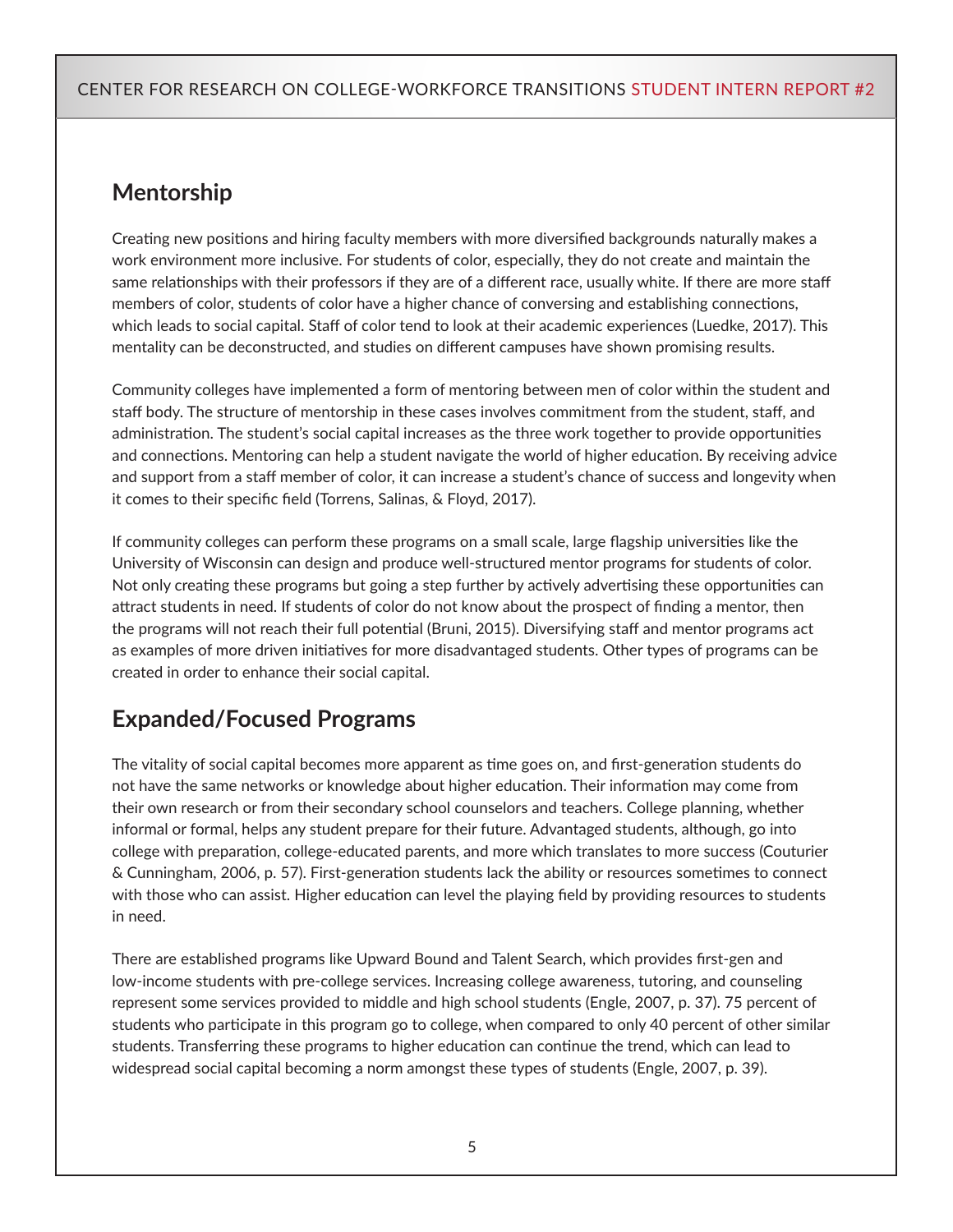Higher education institutions should design policy for first-generation students to navigate the "hidden curriculum" of college campuses, as well as the general services offered. Expanding upon current programs for incoming students can create a safety net and give them the necessary resources (Couturier & Cunningham, 2006, p. 50). Ranging from multicultural centers, financial aid, medical services, firstgeneration students deserve to know the vast number of resources they can utilize while on campus. By giving these students this knowledge, it puts them on the same playing field as their counterparts. Social capital can begin to flourish, as students learn how to talk to professors and develop relationships. Social capital becomes nurtured for students of color, more accessible for first-gen students, and attainable for low-income students if higher education takes these aforementioned steps.

# **Allocation Of Resources**

 Low-income students have a wide range of responsibilities like paying rent, grocery shopping, and covering bills. Even though these duties fall onto all students, low-income ones struggle to meet these needs because of their financial situation. Economic capital acts as the root of all other capitals; students in dire need of financial support lack the resources to establish social capital, much less sustain it (Bourdieu, 1986, p. 24). By relieving the financial burden placed on these students, it opens up the possibility for them to enhance their social capital and make academic gains. A small portion of Universities have established ambitious programs in order to provide assistance. University of Virginia, University of North Carolina at Chapel Hill, and other campuses cover full tuition for low-income students, which alleviates stress surrounding food and housing insecurity (Couturier & Cunningham, 2006, p. 56). As these students receive more financial attention, access to professors and other vessels of social capital can increase.

To further incorporate these students on campus, as they receive more financial aid, giving them information about career advisors, application processes, and other services can enhance their social capital (Crawley, Cheuk, Mansoor, Perez, & Park, 2019). The exclusivity associated with social capital begins to fade as these students gain more access to programs and knowledge about their campus. The opportunities presented to them can help further their ambitions with the support from higher education professionals. Colleges have a duty to attend to the needs of their student population. With the presence of many low-income, first-gen, and students of color growing on campuses, higher education must help their students win the battle.

# **Conclusion**

As we experience these unprecedented times, education, especially higher education, has to adapt their policies to support the future leaders of our country. First-generation, low-income, and students of color all should have the capacity to enhance their social capital in college. With the stressed importance of networking, campuses and faculty have to produce ways in which students can benefit. Acknowledging and addressing the problems takes the first step in creating effective policy and programs. Through diversifying staff and aiding in mentorships across campus involving staff and students of color can foster social and cultural capital. Expanding programs to incorporate more first-generation students into the inner workings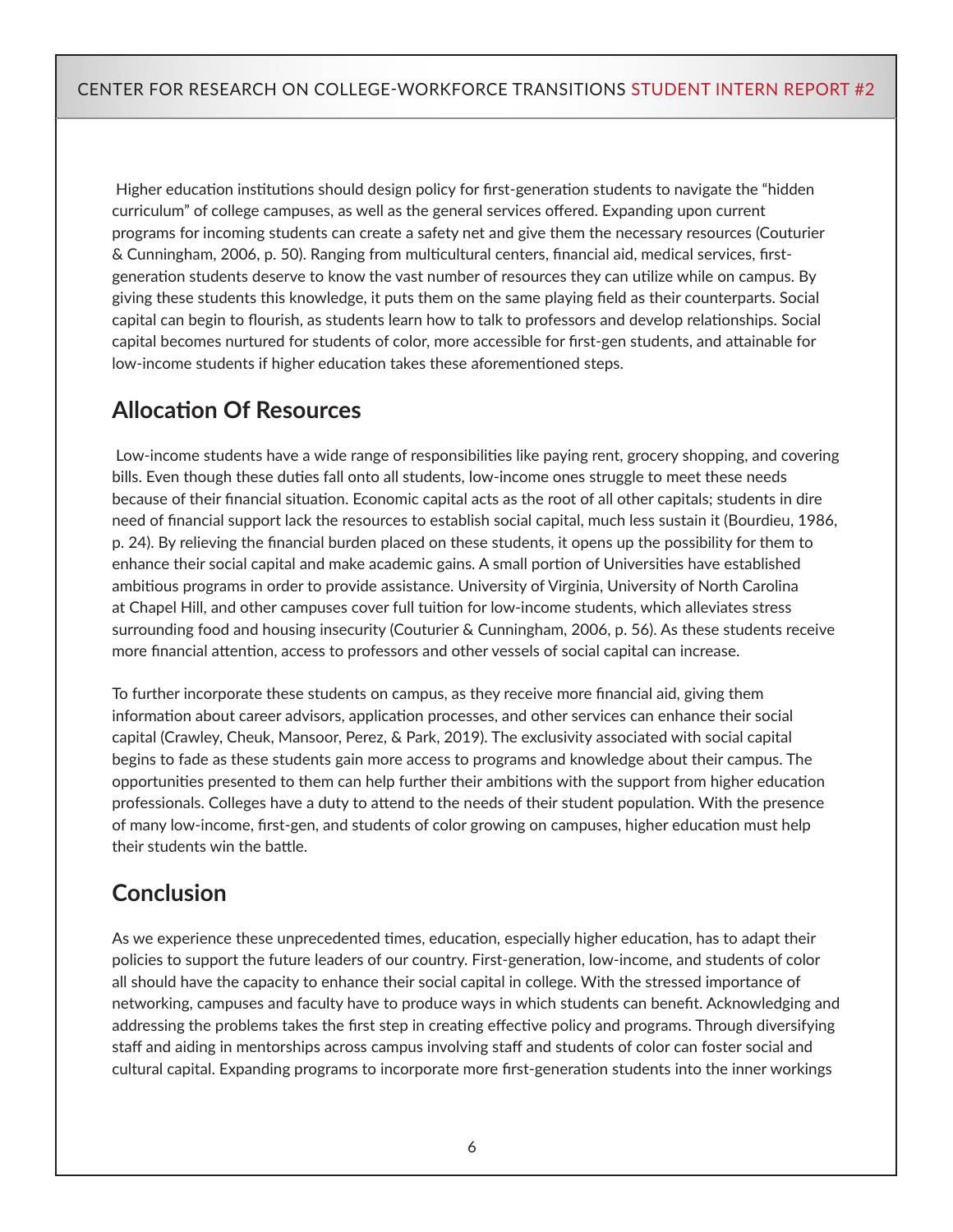of college campuses can lead to more established relationships and social capital. In terms of financial resources, increasing the funding to alleviate the pressure faced by low-income students allows them to navigate higher education to enhance their social capital. With the trend of higher rates of diversity on campuses, these groups of students cannot keep being continually disadvantaged (Crawley, Cheuk, Mansoor, Perez, & Park, 2019). The institutions in power need to right their wrongs, for the future is in the hands of younger generations. These policy recommendations, when fleshed out and adapted to college campuses, can positively benefit these affected students.

# **References**

- AAC&U News (2019). College Students Are More Diverse Than Ever. Faculty and Administrators Are Not | Association of American Colleges & Universities. Retrieved August 22, 2020, from [https://www.aacu.](https://www.aacu.org/aacu-news/newsletter/2019/march/facts-figures) [org/aacu-news/newsletter/2019/march/facts-figures](https://www.aacu.org/aacu-news/newsletter/2019/march/facts-figures)
- Alon, S. (2009). The Evolution of Class Inequality in Higher Education. *American Sociological Review, 74*(5), 731-755. doi:10.1177/000312240907400503
- Bland, D. (2006). *RESEARCHING EDUCATIONAL DISADVANTAGE: USING PARTICIPATORY RESEARCH TO ENGAGE MARGINALISED STUDENTS WITH EDUCATION.* Centre for Learning Innovation. QUT.

Bruni, F. (2015, December 12). The Lie About College Diversity. Retrieved August 30, 2020, from [https://](https://www.nytimes.com/2015/12/13/opinion/sunday/the-lie-about-college-diversity.html) [www.nytimes.com/2015/12/13/opinion/sunday/the-lie-about-college-diversity.html](https://www.nytimes.com/2015/12/13/opinion/sunday/the-lie-about-college-diversity.html)

- Bourdieu, P. (1986). The forms of capital. In J. G. Richardson (Ed.), Handbook of theory and research for the sociology of education (pp. 241– 258). Westport, CT: Greenwood Press. [http://](http://www.socialcapitalgateway.org/sites/socialcapitalgateway.org/files/data/paper/2016/10/18/rbasicsbourdieu1986-theformsofcapital.pdf) [www.socialcapitalgateway.org/sites/socialcapitalgateway.org/files/data/paper/2016/10/18/](http://www.socialcapitalgateway.org/sites/socialcapitalgateway.org/files/data/paper/2016/10/18/rbasicsbourdieu1986-theformsofcapital.pdf) [rbasicsbourdieu1986-theformsofcapital.pdf](http://www.socialcapitalgateway.org/sites/socialcapitalgateway.org/files/data/paper/2016/10/18/rbasicsbourdieu1986-theformsofcapital.pdf).
- Couturier. L. K., & Cunningham, A. F. (2006). Convergence: Trends threatening to narrow college opportunity in America. Washington, DC: Institute for Higher Education Policy. [http://www.ihep.org/](http://www.ihep.org/sites/default/files/uploads/docs/pubs/convergence.pdf) [sites/default/files/uploads/docs/pubs/convergence.pdf](http://www.ihep.org/sites/default/files/uploads/docs/pubs/convergence.pdf)
- Crawley, K. J., Cheuk, C. T., Mansoor, A., Perez, S. M., & Park, E. (2019). A Proposal for Building Social Capital to Increase College Access for Low-Income Students. In *JELPS Special Issue on Educational Leadership and Social Justice.*
- Engle, J. (2007). Postsecondary Access and Success for First-Generation College Students. *American Academic, 3*(3), 25-48
- Hidden Curriculum Definition. (2015, July 13). Retrieved August 30, 2020, from [https://www.edglossary.](https://www.edglossary.org/hidden-curriculum/) [org/hidden-curriculum/](https://www.edglossary.org/hidden-curriculum/)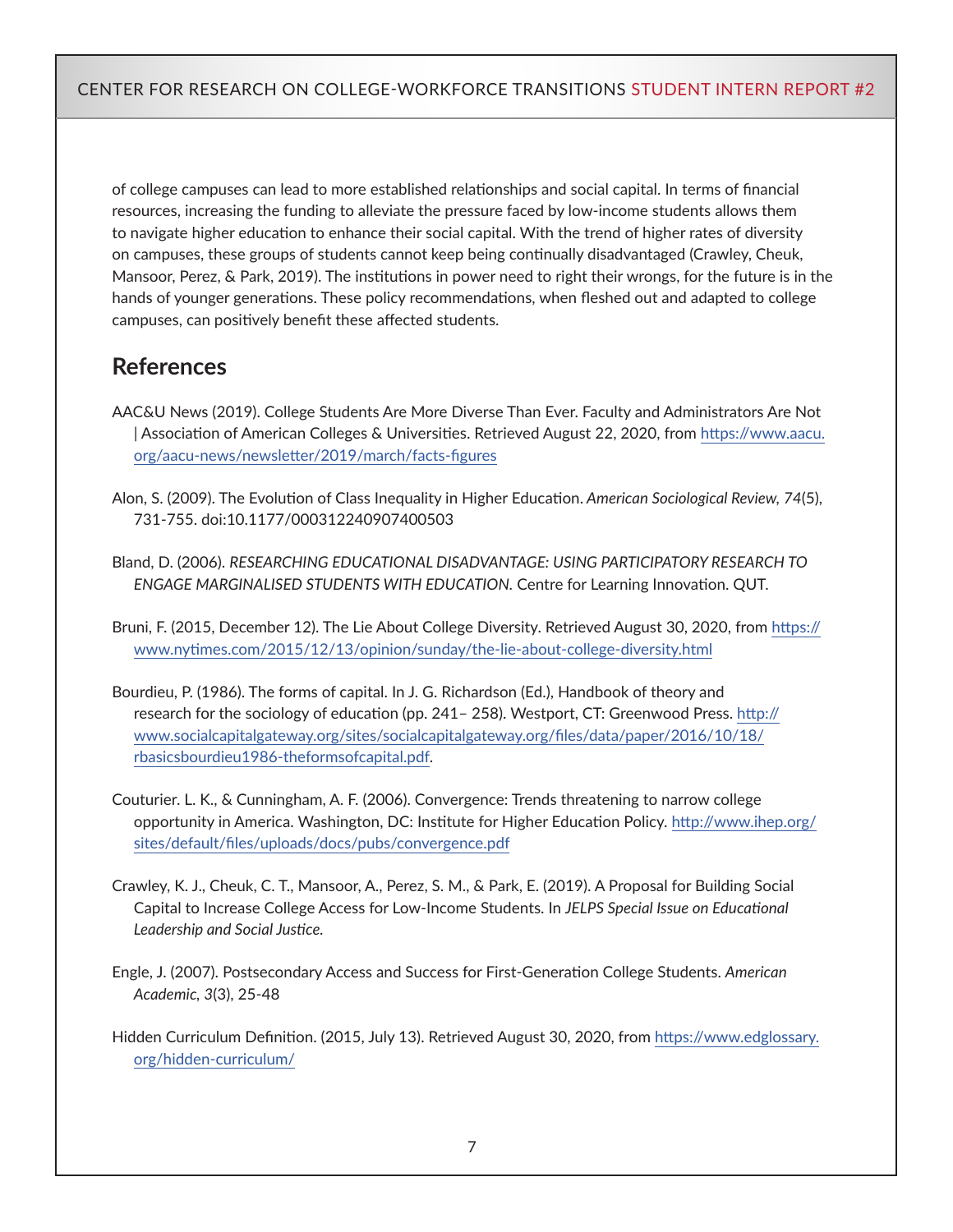#### CENTER FOR RESEARCH ON COLLEGE-WORKFORCE TRANSITIONS STUDENT INTERN REPORT #2

Luedke, C. L. (2017). Person first, student second: Staff and administrators of color supporting students of color authentically in higher education. *Journal of College Student Development, 58*(1), 37–52. [https://doi.](https://doi.org/10.1353/csd.2017.0002) [org/10.1353/csd.2017.0002](https://doi.org/10.1353/csd.2017.0002)

National Data Fact Sheets (2019). Retrieved August 22, 2020, from [https://firstgen.naspa.org/research](https://firstgen.naspa.org/research-and-policy/national-data-fact-sheets-on-first-generation-college-students/national-data-fact-sheets)[and-policy/national-data-fact-sheets-on-first-generation-college-students/national-data-fact-sheets](https://firstgen.naspa.org/research-and-policy/national-data-fact-sheets-on-first-generation-college-students/national-data-fact-sheets)

Networking. The Most Overlooked Benefit of College. (2017, July 12). Retrieved August 30, 2020, from <https://ealgreen.org/networking-overlooked-benefit-college/>

Schneider, P. (2017, November 01). Survey: Half of UW-Madison students of color don't feel they 'belong' on campus. Retrieved August 31, 2020, from [https://madison.com/ct/news/local/education/university/](https://madison.com/ct/news/local/education/university/survey-half-of-uw-madison-students-of-color-don-t-feel-they-belong-on-campus/article_12aa22f2-3902-5e6e-8832-fb08f69b23d7.html) [survey-half-of-uw-madison-students-of-color-don-t-feel-they-belong-on-campus/article\\_12aa22f2-](https://madison.com/ct/news/local/education/university/survey-half-of-uw-madison-students-of-color-don-t-feel-they-belong-on-campus/article_12aa22f2-3902-5e6e-8832-fb08f69b23d7.html) [3902-5e6e-8832-fb08f69b23d7.html](https://madison.com/ct/news/local/education/university/survey-half-of-uw-madison-students-of-color-don-t-feel-they-belong-on-campus/article_12aa22f2-3902-5e6e-8832-fb08f69b23d7.html)

Torrens, O. D., Salinas, C., & Floyd, D. L. (2017). Examining the value of mentoring and men of color staff members of a community college. *Mentoring and Tutoring: Partnership in Learning, 25*(5), 509–527. <https://doi.org/10.1080/13611267.2017.1415141>

Chen, X., Nunnery, A., & Richards, D. (2015). *Profile of Very Low-and Low-Income Undergraduates in 2015-16 PROJECT OFFICER.* Retrieved from [https://studentaid.ed.gov/sa/fafsa.](https://studentaid.ed.gov/sa/fafsa)